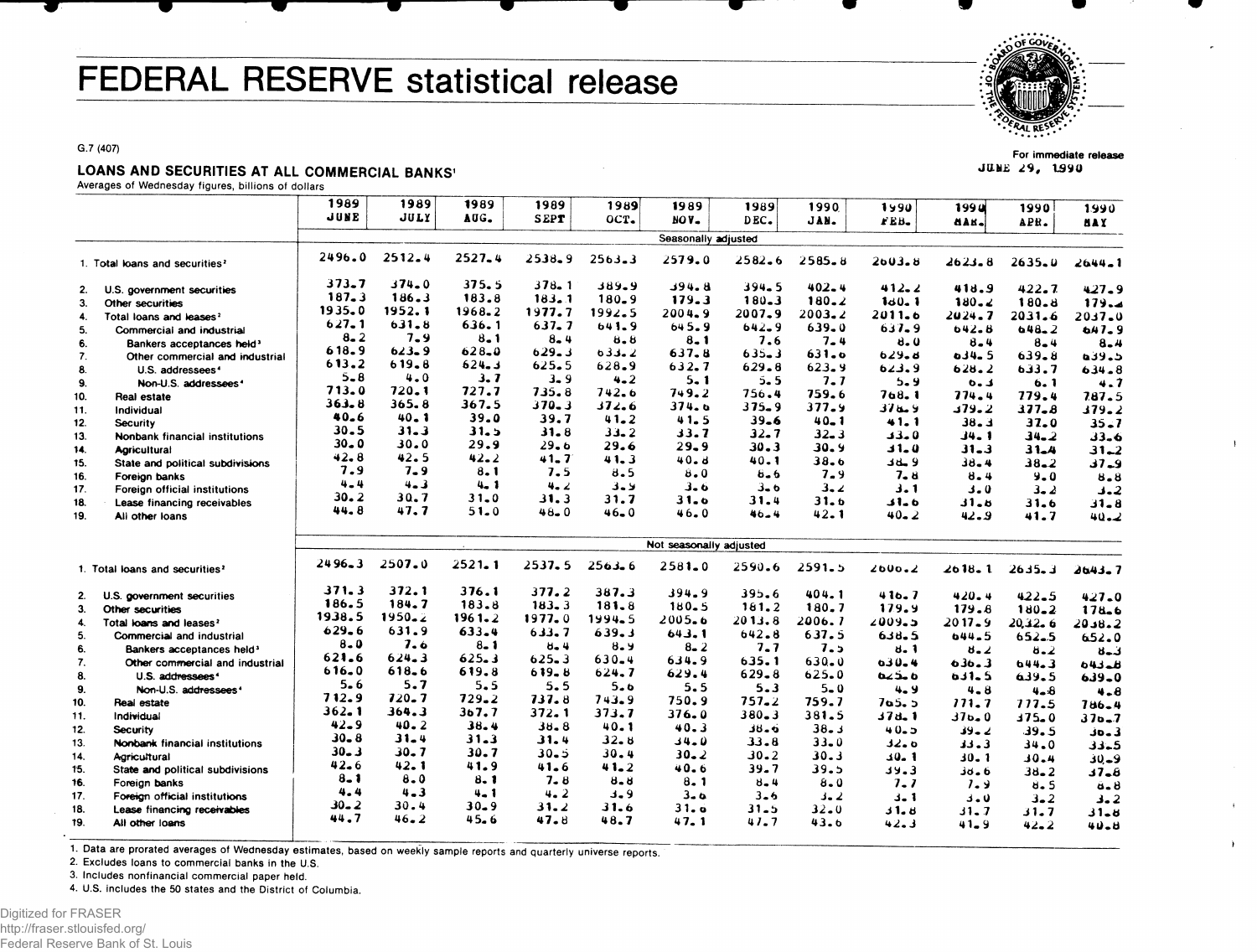## LOANS AND SECURITIES AT DOMESTICALLY CHARTERED COMMERCIAL BANKS

**Averages of Wednesday figures, billions of dollars**

|                               |                                       | 1989                    | 1989       | 1989       | 1989        | 1989       | 1989      | 1989       | 1990      | 1990        | 1.990        | 1990       | 1990       |
|-------------------------------|---------------------------------------|-------------------------|------------|------------|-------------|------------|-----------|------------|-----------|-------------|--------------|------------|------------|
|                               |                                       | <b>JUNE</b>             | JULY       | AUG.       | <b>SEPT</b> | OCT.       | NOV.      | DEC.       | JAN.      | FEB.        | aar.         | APE.       | <b>MAY</b> |
|                               |                                       | Seasonally adjusted     |            |            |             |            |           |            |           |             |              |            |            |
|                               | 1. Total loans and securities         | $2312 - 6$              | $2324 - 8$ | $2336 - 1$ | 2350.3      | $2370 - 1$ | 2379.0    | 2382.4     | 2389.3    | 2405.4      | 2421.3       | 2423.5     | $2430 - 9$ |
| 2.                            | U.S. government securities            | $362 - 4$               | 362.7      | 364.7      | 368.0       | 379.5      | 383.6     | 382.9      | $390 - 2$ | 400.3       | 405.4        | 408.4      | 412.9      |
| 3.                            | <b>Other securities</b>               | 174.7                   | 173.9      | 171.4      | $170 - 6$   | 168.2      | 165.7     | $165 - 5$  | $165 - 9$ | 166.1       | $166 - 0$    | 164.6      | $103 - 2$  |
| 4.                            | Total loans and leases                | 1775.5                  | 1788.2     | 1799.9     | 1811.8      | $1822 - 4$ | 1829.7    | $1834 - 0$ | 1833.2    | 18.39.1     | 1849.9       | 1850.5     | $1854 - 8$ |
| 5.                            | Commercial and industrial             | 511.2                   | 513.7      | 515.6      | 517.3       | 518.9      | 518.1     | 516.7      | 515.0     | 515.1       | 518.4        | 519.6      | 517.7      |
| 6.                            | Bankers acceptances held              | $5 - 6$                 | 5.5        | 5.7        | $5 - 7$     | 5.5        | 4.9       | $4 - 5$    | 4.5       | $4 - 7$     | $5 - 0$      | $5 - 1$    | $5 - 2$    |
| 7.                            | Other commercial and industrial       | 505.7                   | $508 - 2$  | 509.9      | $511 - 6$   | 513.3      | 513.2     | 512.2      | 510.5     | 510.4       | 513.4        | 514.5      | 512.5      |
| 8.                            | U.S. addressees                       | 503.9                   | 507.4      | 509.4      | 511.5       | $512 - 6$  | 511.8     | $510 - 4$  | 507.5     | 507.5       | 510.3        | 512.2      | $510 - 8$  |
| 9.                            | Non-U.S. addressees                   | 1.8                     | 0.9        | 0.6        | $0 - 1$     | $0 - 7$    | 1.3       | 1.8        | $3 - 0$   | 2.9         | $J - 1$      | $2 - 3$    | 1.7        |
| 10.                           | Real estate                           | $688 - 1$               | 694.7      | 701.3      | 709.4       | 715.8      | 721.1     | 727.8      | $730 - 2$ | 7.17.5      | 743.3        | $747 - 3$  | 754.5      |
| 11.                           | Individual                            | 363.8                   | 365.8      | $367 - 5$  | $370 - 3$   | 372.6      | $374 - 6$ | 375.9      | 377.9     | 378.9       | 379.2        | 377.8      | $379 - 2$  |
| 12.                           | <b>Security</b>                       | $38 - 2$                | $37 - 6$   | 36.5       | $37 - 4$    | $39 - 0$   | $39 - 4$  | 37.8       | 38.3      | 39.3        | $36 - 5$     | 35.2       | نمہ 4 ف    |
| 13.                           | Nonbank financial institutions        | $24 - 8$                | $25 - 5$   | 25.1       | 25.3        | 26.7       | 26.7      | 25.9       | $25 - 8$  | ∠6.3        | 26.9         | 27.0       | 26.8       |
| 14.                           | Agricultural                          | $30 - 0$                | $30 - 0$   | 29.9       | 29.6        | 29.5       | 29.9      | 30.3       | 30.9      | 31.0        | $31 - 1$     | 31.4       | 31.2       |
| 15.                           | State and political subdivisions      | 42.8                    | $42 - 5$   | 42.2       | 41.7        | 41.3       | 40.8      | 40.1       | 38.6      | 38.9        | 38.4         | $38 - 2$   | 37.9       |
| 16.                           | Foreign banks                         | $4 - 5$                 | 4.6        | 4.7        | 4.6         | $5 - 3$    | $4 - 6$   | 4.8        | $4 - 4$   | 4.4         | 4.8          | $4 - 8$    | $4 - 7$    |
| 17.                           | Foreign official institutions         | $2 - 2$                 | $2 - 2$    | $2 - 1$    | 2.1         | $2 - 0$    | $1 - 9$   | 1.9        | 1.7       | $1 - 6$     | $1 - 4$      | $1 - 6$    | 1.7        |
| 18.                           | Lease financing receivables           | $30 - 2$                | 30.7       | $31 - 0$   | 31.3        | $31 - 7$   | 31.6      | 31.4       | 31.6      | 31.6        | <b>11.</b> ن | $31 - 6$   | $31 - 8$   |
| 19.                           | All other loans                       | $39-7$                  | 40.9       | $44 - 0$   | 42.7        | 39.6       | 41.1      | $41 - 6$   | 38.9      | 34.5        | $37 - 9$     | 1 مەد      | 35.1       |
|                               |                                       | Not seasonally adjusted |            |            |             |            |           |            |           |             |              |            |            |
| 1. Total loans and securities |                                       | 2312.8                  | $2321 - 5$ | 2331.9     | 2348.6      | $2371 - 7$ | 2382.4    | 2389.9     | 2392.2    | 2406.2      | 2413.9       | 2423.5     | $2430 - 8$ |
| 2.                            | U.S. government securities            | $360 - 2$               | 361.1      | 365.5      | 367.0       | $377 - 0$  | 383.8     | 384.3      | $391 - 9$ | 404.2       | 3.406        | $408 - 5$  | $411 - 9$  |
| 3.                            | Other securities                      | 173.9                   | $172 - 2$  | 171.4      | 170.8       | $169 - 2$  | 167.1     | 166.7      | 166.2     | 105.6       | 103.3        | 163.9      | 162.7      |
| 4.                            | Total loans and leases                | $1778 - 7$              | 1788.2     | 1795.0     | 1810.8      | $1825 - 5$ | 1831.5    | 1838.9     | 1834.1    | 1836.4      | 1842.3       | $1851 - 1$ | 1850.2     |
| 5.                            | Commercial and industrial             | 513.3                   | 514.0      | $513 - 2$  | 512.9       | 516.5      | 517.1     | $516 - 7$  | 513.7     | 515.0       | 519.4        | 523.2      | 1. ـ 22    |
| 6.                            | Bankers acceptances held <sup>3</sup> | $5 - 3$                 | 5.2        | 5.5        | $5-5$       | $5 - 5$    | 5. 1      | 4.8        | 4.8       | $4 - 9$     | $5 - 0$      | $5 - 0$    | $5 - 0$    |
| 7.                            | Other commercial and industrial       | 508.0                   | 508.8      | 507.7      | 507.4       | 510.9      | 512.0     | 511.9      | 508.9     | $510 - 0$   | 514.4        | 518.3      | 517.1      |
| 8.                            | U.S. addressees <sup>4</sup>          | 506.1                   | 507.1      | 506.0      | 505.7       | 509.1      | 510.2     | 510.1      | 507.3     | 508.5       | 512.8        | $516 - 8$  | 515.7      |
| 9.                            | Non-U.S. addressees <sup>4</sup>      | 1.9                     | 1.7        | 1.7        | $1 - 7$     | $1 - 8$    | 1.8       | $1 - 8$    | 1.7       | 1.0         | 1.0          | 1.5        | $1 - 4$    |
| 10.                           | Real estate                           | 688.0                   | 695.3      | 702.8      | 711.4       | 717.2      | 722.8     | $728 - 6$  | 730.3     | 714.9       | 740.5        | $745 - 4$  | $353 - 4$  |
| 11.                           | Individual                            | $362 - 1$               | $364 - 3$  | 367.7      | 372.1       | 373.7      | 376.0     | 380.3      | $381 - 5$ | $378 - 1$   | $376 - 0$    | $375 - 0$  | 376.7      |
| 12.                           | <b>Security</b>                       | 40.8                    | $37 - 9$   | $36 - 1$   | $30 - 6$    | 37.9       | 38.3      | 36.7       | $36 - 4$  | ہ و ل       | $37 - 3$     | 37.0       | $34 - 9$   |
| 13.                           | Nonbank financial institutions        | 25.2                    | 25.6       | 25.0       | $25 - 2$    | $20 - 5$   | 27.0      | 25.7       | 26.1      | 25.8        | $26 - 2$     | 26.7       | 26.8       |
| 14.                           | <b>Agricultural</b>                   | 30.3                    | 30.7       | $30 - 7$   | $30 - 5$    | $30 - 4$   | 30.2      | $30 - 2$   | $30 - 3$  | JU. 1       | $30 - 1$     | $30 - 4$   | لاءلك      |
| 15.                           | State and political subdivisions      | 42.6                    | $42 - 1$   | 41.9       | 41.6        | $41 - 2$   | 40.6      | $39 - 7$   | 39.5      | دءود        | $38 - 6$     | ∡ ہاؤ      | 37.8       |
| 16.                           | Foreign banks                         | 4.5                     | 4.8        | 4.6        | 4.7         | $5 - 4$    | $4 - 8$   | $4 - 8$    | 4.6       | $4 - 5$     | $4 - 4$      | 4.4        | 4.5        |
| 17.                           | Foreign official institutions         | 2.2                     | 2. 2       | $2 - 1$    | 2.1         | $2 - 0$    | 1.9       | 1.9        | 1.7       | 1.6         | $1 - 4$      | 1.6        | 1.7        |
| 18.                           | Lease financing receivables           | $30 - 2$                | $30 - 4$   | $30 - 9$   | $31 - 2$    | 31.6       | 31.6      | $31 - 5$   | 32.0      | 31.8        | 31.7         | 31.7       | 31.8       |
| 19.                           | All other loans                       | 39.6                    | $40 - 9$   | 40.1       | 42.4        | 43.1       | 41.3      | 41.9       | 38.0      | <b>JO.B</b> | 30.0         | 6 ء 10     | كا دلا     |
|                               |                                       |                         |            |            |             |            |           |            |           |             |              |            |            |

 $\sim$ 

 $\sim$ 

 $\cdot$  :

1. Data are prorated averages of Wednesday estimates for domestically chartered insured banks, based on weekly sample reports and quarterly universe reports.

**2. Exludes loans to commercial banks in the U.S.**

**3. Includes nonfinancial commercial paper held.**

**4. U.S. includes the 50 states and the District of Columbia.**

 $\bullet$ 

n.